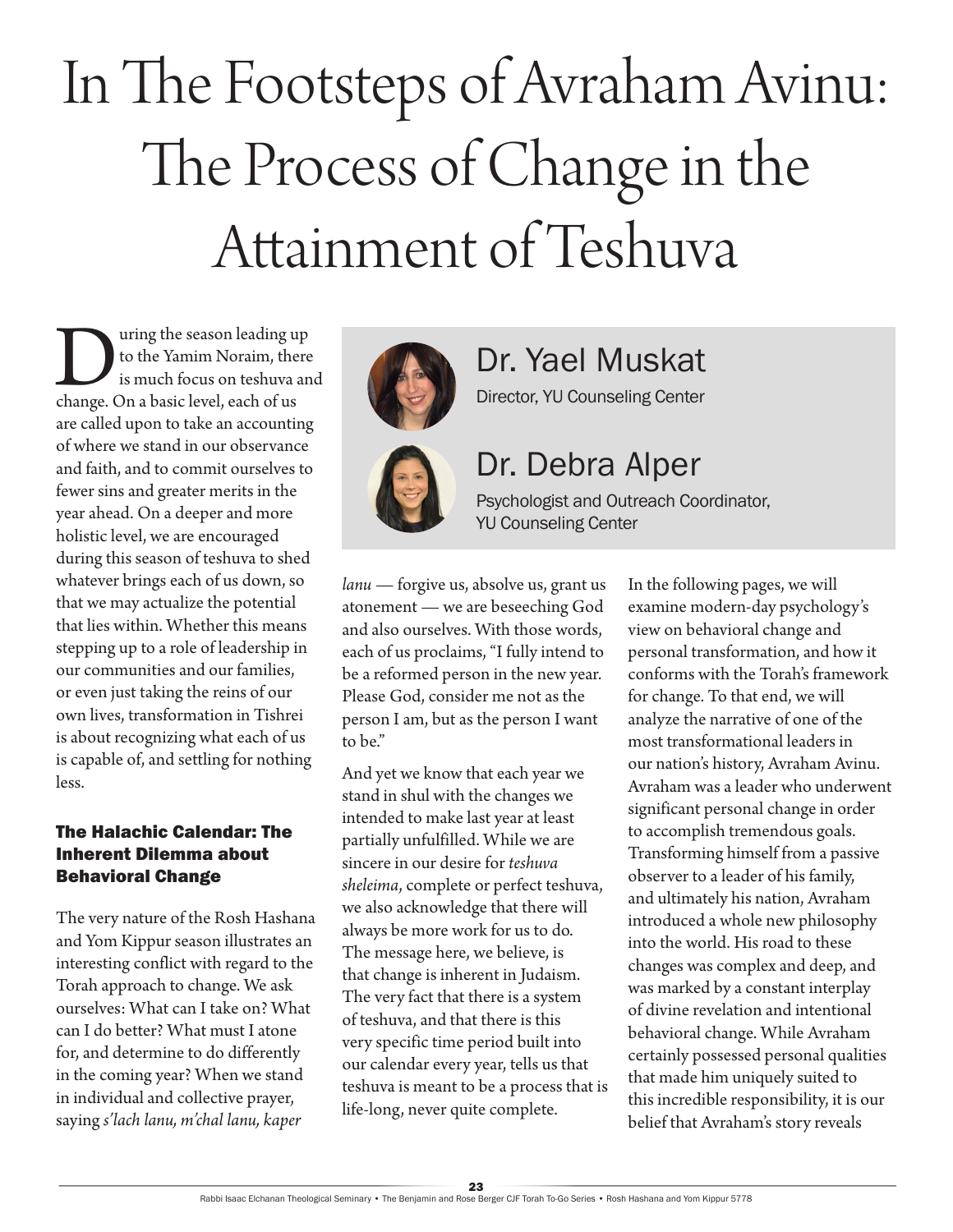universal truths about the path to change, which are teachable examples for us all.

#### The Transtheoretical Model of Change: Change in Stages

Also known as "stages of change," the Transtheoretical Model (TTM) describes a process involving progress through a series of stages (Prochaska and Velicer). Developed by Prochaska and Di Clemente in 1977, this model delineates six discrete stages that make up the complete experience of individual change. Those are: precontemplation, contemplation, preparation, action, maintenance, and termination.

In the precontemplation stage, an individual is not yet ready for change, and is not yet thinking about a particular change as part of his or her future. This person may be unaware that his or her behavior is problematic, and is not intending to take action in the foreseeable future. In the next stage, contemplation, we begin to see the precursors of movement. Individuals in this stage are beginning to recognize that their behavior

is problematic, and are starting to look at the pros and cons of their current actions. We can think of these individuals as on the cusp, getting ready to activate a transformation in the near future.

Once an individual arrives at the preparation stage, he or she is ready. He is intending to take action in the immediate future, and may begin taking small steps toward behavioral change. These early, incremental first steps may be small, but their impact is large. They help propel this individual into the next stage, which is action. Individuals in the action stage are making specific, overt modifications to their behaviors. When these changes are made and sustained for at least six months, we consider this individual in the maintenance stage. He may now shift his attention to working to prevent relapse. Finally, the termination stage is reached when an individual has no residual temptation and is sure that he will not return to his old unhealthy ways.

Often when we think of change, we think only of the end product, focusing all our attention on the

visible results. This conception of change is ill advised. In fact, change tends not to occur in a vacuum. Rarely if ever do we experience a singular flash of inspiration that then spurs a transformation that stands the test of time. Real change is built in stages and arrived at slowly. And in fact, even thinking about and engaging with the possibility of change is a step in the process which, if we stay on course, can ultimately bring us to achieve our goals.

The story of Avraham is no exception. Looking at the narrative presented to us in Tanach, it is easy to hone in on a few blockbuster events and be fooled into thinking that they alone were responsible for Avraham's growth as a leader. Hashem tells Avraham (Bereishit 12:1), "*lech lecha*" — go forth (to the Land which I will show you) — and Avraham goes, leaving behind his old life. But in fact, those "*lech lecha*" moments are pieces of a far vaster story. Those moments of divine intervention were there, and surely they were significant in their impact, but they were preceded by, and precursors of, behavioral changes that Avraham made. Examining the



100% of law school, 96% of dental school, and 94% of medical school YU applicants are accepted to the institution of their choice.

87% of YU's undergraduates receive scholarships.

yu.edu/admissions

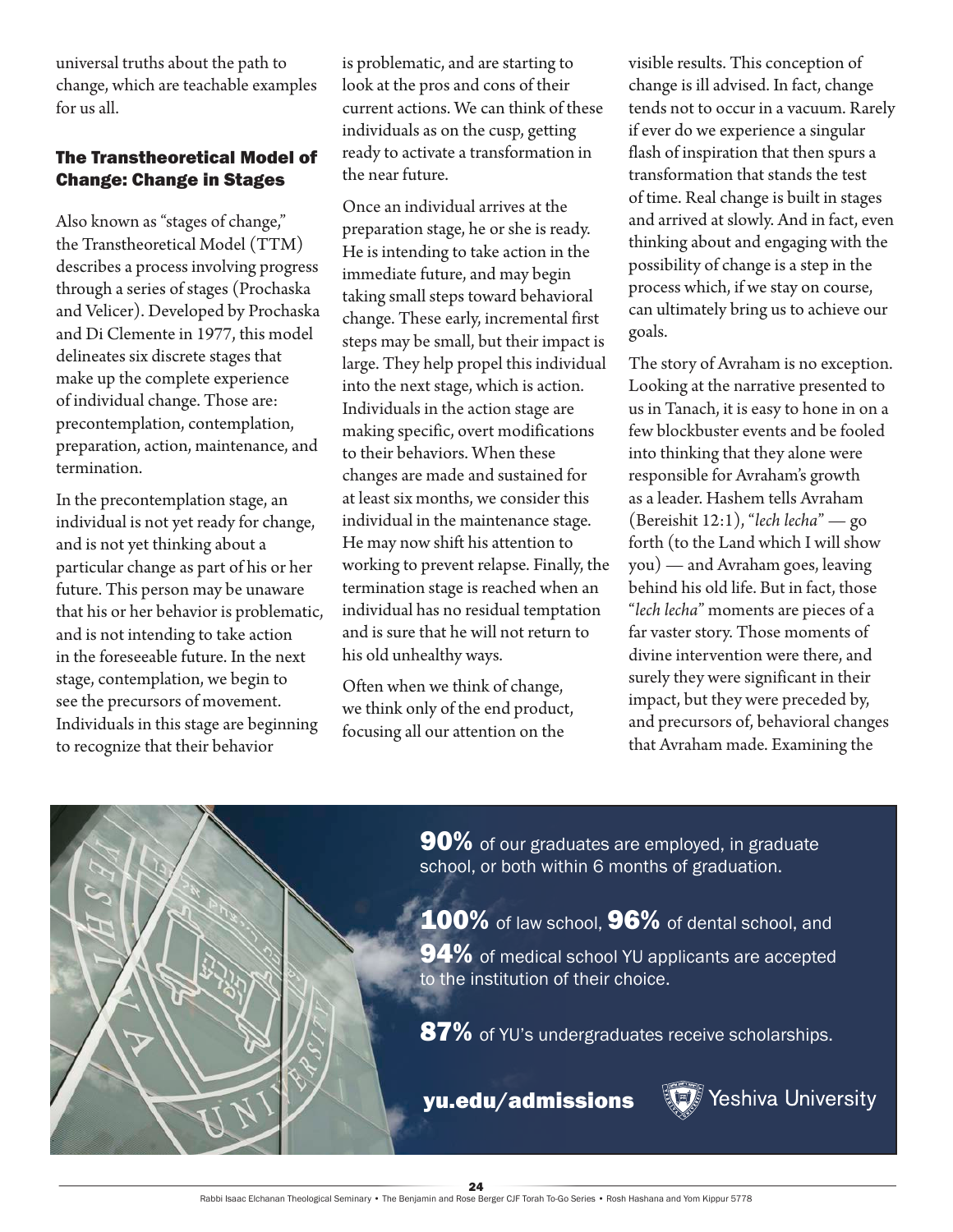narrative more closely, it is clear that Avraham's transformation was not instantaneous and did not stem from a single source. Just the contrary. Avraham grew into the leader he was via change that was slow, developmental, and transactional.

The Rambam in *Hilchot Avodat Kochavim* 1:3 paints a rich story of Avraham's path to the point of "*lech lecha*." Avraham began to question the status quo in Terach's house very early on. At a young age, Avraham realized that it did not make sense to worship idols, and began looking for a master of the universe.

According to the *Midrash HaGadol*  11:28, he first believed that it was the sun, only to realize that the sun sets and the moon comes out. Following that thought process, he began to disqualify every tangible source of power that he could conceive of, ultimately concluding that there is one Supreme Being who must have created all the others.

In *Bereshit Rabba* (*Parshat Noach*, parsha 30) there is a disagreement regarding Avraham's age when he discovered Hashem:

רבי לוי בשם ריש לקיש אמר בן ג' שנים הכיר אברהם את בוראו וכו' ר' חנינא ור' יוחנן תרוויהון אמרין בן ארבעים וח' שנה הכיר אברהם את בוראו.

*R. Levi said in the name of Reish Lakish, Avraham was 3 years old when he recognized his creator … R. Chanina and R. Yochanan say that Avraham was 48 years old when he recognized his creator.*

There seems to be a dispute as to whether Avraham was 3 or 48 when he recognized HaShem. Which one is it? The *Kesef Mishneh* (who notes that Rambam's version of the midrash is 40 rather than 48) solves the dilemma by stating that it can be both:

והגהות כתבו בשם הרמ"ך שאפשר לקיים זה

וזה דבן שלש שנים היה כשהתחיל לחשוב ולשוטט במחשבתו להכיר בוראו אבל כשהיה בן ארבעים השלים להכירו. ורבינו כתב העיקר שהוא גמר ההיכרא דהיינו כשהיה בן ארבעים. *In the glosses, it is written in the name of Ramach that it is possible to maintain both opinions. He was 3 years old when he began to think and contemplate how to recognize his creator but when he turned 40, he completed his quest. [Rambam] wrote 40, which is the most important age because it is when he completed his recognition.* **Kesef Mishneh, Hilchot Avodat Kochavim 1:3**

Put in psychological terms, Avraham spent his early years in contemplation, and arrived at a state of readiness when he took action. Avraham began teaching and inspiring others, transforming himself into a leader within his community.

#### Consistent Action as a Linchpin for Lasting Change

After many years spent in contemplation of change, it is telling that a major boost in transformation came after Avraham's "*lech lecha*" moment. Cognitive behavioral principles instruct that our feelings result from our thoughts and behaviors. Whereas we often think that it is our emotions that drive our behavior (I am not comfortable leading, and therefore I don't act as a leader), cognitive behavioral psychology explains that it is actually our behaviors that perpetuate our emotional state (because I do not rise to lead, I do not think of myself as "leadership material"). As such, in order to bring about emotional transformation, one must start with simple behavioral change. More specifically, in order to achieve real

transformation, one must begin to act not as he presently is, but as he wishes to be. (Deacon and Abramowitz, 2004)

Looking at the story of Avraham, change in action and change in perception went hand in hand. Avraham spent many years thinking about God, but his transformation was largely confined to his personal internal experience. This all changed when Avraham took overt behavioral steps, signaling that he was ready for more pervasive transformation. When Avraham took action in Terach's house, when he forcibly showed his family that idol worship is foolish, that is when we start to see Avraham acting as the leader that we now know him to be. In order to solidify his transformation, Avraham had to leave his home, change his environment and act in a way that was conducive to his new mission. And in fact, it was after making these tangible changes, that the pace of Avraham' transformation increased even more. Avraham really starts hearing from God, with God telling him "*lech lecha*," commanding him to act again. Now, Avraham is no longer just thinking or talking about God. Now he is acting in accordance with God's word, actualizing the character that God intended him to be.

The actions required to make change happen can be small, but they need to be meaningful and consistent, realistic and specific. They need to coalesce to create an environment that is conducive to the change being sought. In doing so, they set the wheels in motion, driving the individual into the action stage, where the bulk of his transformation will occur. The same applies to the process of teshuva or personal growth. One must set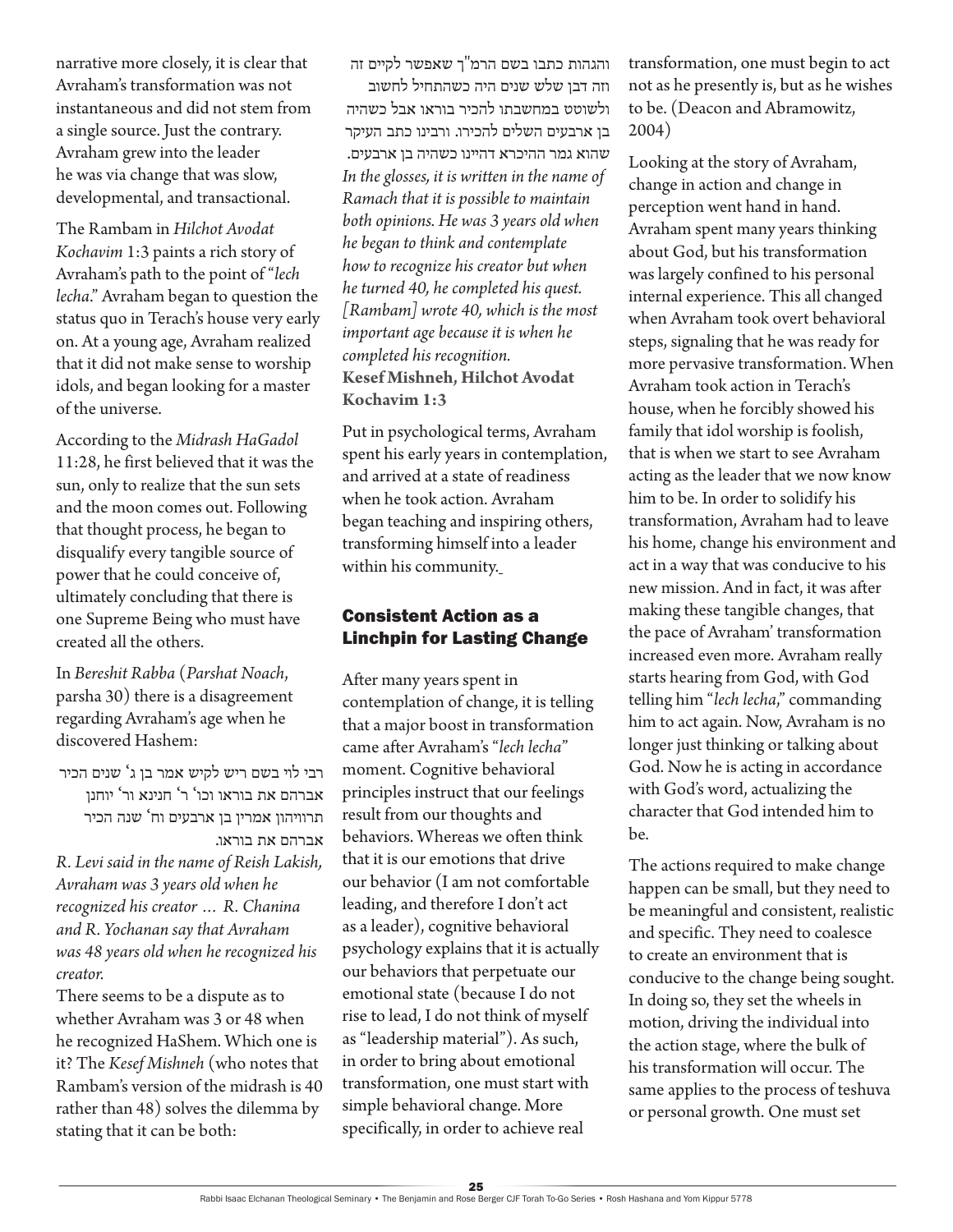realistic spiritual goals, paired with specific behavioral changes that will bring him to attainment. Whether it be by setting up a chavruta, joining an online learning community or changing one's schedule to allow for davening, an individual seeking spiritual growth must set up his environment so that it is conducive to reinforcing this change.

#### Change as Commitment

In the Transtheoretical Model, the last and final stage of behavioral change is that of maintenance. In order for change to be long lasting, one must commit to a new habit to replace the old. In some ways, this stage can be the most challenging. After the early excitement of achieving one's goals begins to wane, maintenance requires unyielding diligence and ongoing commitment. In this regard too, we can learn from Avraham. As discussed by Rabbi Baruch Simon in his shiur "Change/Commitment in Avodas Hashem," the Gemarah in *Berachot* states that one who sets up a *makom kavua*, a set place to pray, is going to be protected by the G-d of Avraham.

אמר רבי חלבו אמר רב הונא: כל הקובע מקום לתפלתו - אלקי אברהם בעזרו. וכשמת - אומרים לו: אי עניו, אי חסיד, מתלמידיו של אברהם אבינו!

*R. Chelbo said in the name of R. Huna: Anyone who sets a place to pray has the G-d of Avraham in his midst. And when he dies, we say to him, what a humble person, what a pious person. He is a student of Avraham Avinu.* **Berachot 6b**

The Gemara indicates that Avraham was known for always davening at the same time, in the same place. This is striking because we have been talking about Avraham as a symbol of change and transformation, not of regularity

or consistency. However, what maintained Avraham's transformation was his commitment to regular and consistent practice. When it comes to our own teshuva, it is our persistent determination to stay the course that will ensure our lasting success. It is when our new behavior becomes one of routine, that we know that it will stick.

#### Ambivalence in Change

So often, we mistakenly think of change as a process that occurs in a straight, linear trajectory, with no bumps or dips along the way. In reality, the path to change is never

So often, we mistakenly think of change as a process that occurs in a straight, linear trajectory, with no bumps or dips along the way. In reality, the path to change is never straight

straight, and one especially valuable aspect of the Transtheoretical Model is the room it leaves for doubt, or fluctuations in our motivation. Avraham too had moments of doubt. For example, Rabbeinu Bechaya comments that when Avraham got to Canaan, he was hesitant and nervous about building his tent in the middle of the Canaanim.

והכנעני אז בארץ. על דרך הפשט הכנעניים אומה חזקה היו יושבי הארץ ההיא, ולפי שהיה אברהם מפחד מהם הרבה בהיותו עובר בארצם, ע"כ לא היה בונה מזבח עד שבא אל מקום שכם ונראה לו ה' ית'.

*And the Canaanite was in the land at that time: The plain meaning of these words is that the Canaanite, a powerful people, dominated that land at that time. Avraham was afraid of them and this is why we did not hear of his building an altar, i.e. preaching his religion, at that time until God appeared to him at Shechem.*

**Rabbeinu Bechaya, Bereishit 12:6**

In telling us of this worry, the Torah seems to highlight the fact that even Avraham Avinu displayed some ambivalence about his ability to fulfill God's plan for him. In fact, even as he was being led by God, Avraham's transformation was gradual, and he continued to seek divine reassurance that he could do what was being asked of him.

God did reassure Avraham, and Avraham followed His command. Following in the word of God, even in the face of his own self-doubt, Avraham created a space for continued divine intervention in his life. What started out as a dance between Avraham and his environment grew into an interaction between Avraham and God. Avraham continued on this transformative path, taking every opportunity that God put before him and using them to propel him to transform himself and his nation.

Avraham's story presents an uplifting model for those of us attempting teshuva. When we hear the first shofar blasts as the month of Elul begins, how motivated are we, really? And how confident are we that we will be able to succeed? In reality, our confidence and motivation will likely wax and wane. Fortunately, seen in the context of the Transtheoretical Model, a temporary failure to progress in change is not an absolute failure. Instead, our ambivalence or hesitation